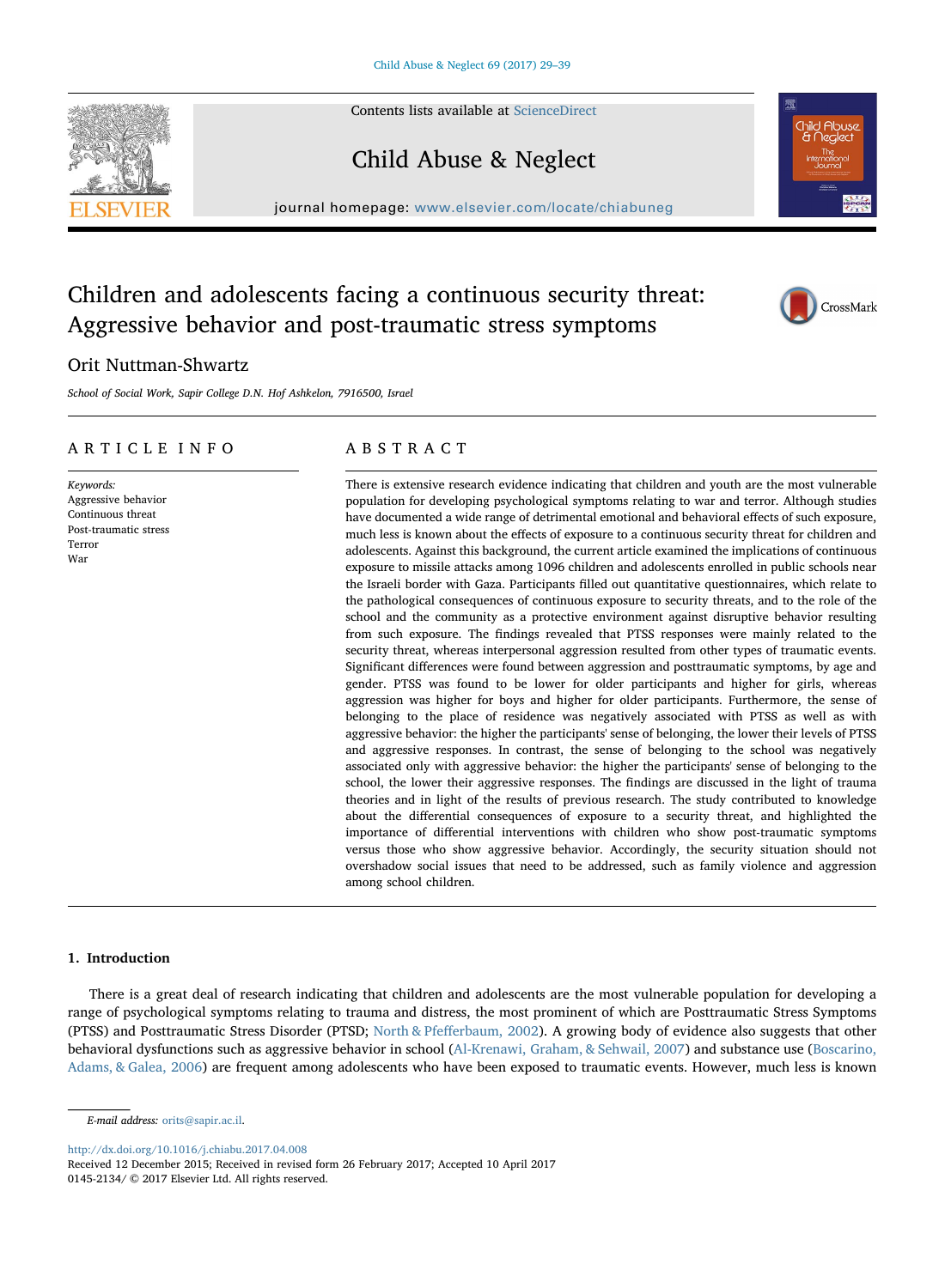about the effects of exposure to a continuous security threat on posttraumatic stress symptoms (PTSS) among children and adolescents and on their behavior. In such situations, it is necessary not only to address the immediate physical and emotional damage resulting from one event, but also to examine the implications of the ever-present threat that is always looming: the fear of a potential future event (Kline & Mone, 2003; Kline and Mone, 2003), the need to go on with daily life in the danger zone for an unknown period of time, and the stress of living under conditions that have been coined an "emergency routine" (Baum, 2012).

Research findings indicate that such exposure has far-reaching implications for long-term emotional, behavioral, and cognitive adjustment beyond PTSD (Pat-Horenczyk, 2005; Sagy & Braun-Lewensohn, 2009; Terr, 1991). Notably, experiencing such exposure has been associated with developmental conflicts (Elbedour, Onwnegbuzie, Ghannman, Whitcome, & Abu Hein, 2007), depression (e.g. Shahar et al., 2009), risk for suicide (Pelkonen, Marttunen, & Aro, 2003), and fear and anxiety, which play an important role especially in continuous traumatic situations (Henrich & Shahar, 2013). Other researchers have found behavioral and cognitive effects such as violent and aggressive behavior (Brookmeyer, Henrich, Cohen, & Shahar, 2011; Busby, Lambert, & Ialongo, 2013), delinquent behavior (Merrilees et al., 2013), and even disruptions in the adolescents' social network (Barile, Grogan, Henrich, Brookmeyer, & Shahar, 2012).

However, in addition to the above-mentioned findings, many studies conducted in conflict areas have indicated that children and adolescents who have been exposed to political violence do not necessarily experience serious psychological consequences (Braun-Lewensohn, Celestin-Westreich, Celestin, Verté, & Ponjaert-Kristoffersen, 2010; Zeidner, 2005). Moreover, a large body of research has found that only a small fraction of people who have been exposed to political violence will develop long-term stress reactions, whereas most of them will become accustomed to living in the shadow of political violence and danger (Ronen, Rahav, & Appel, 2003), and will even succeed in being resilient (e.g., Braun-Lewensohn, Sagy, & Roth, 2011).

In light of this range of findings, and considering that there are children and adolescents who are still exposed to ongoing political violence, it is important to continue investigating the emotional and behavioral consequences of such exposure. Other aspects of this situation that have not been addressed sufficiently are involvement in violence at school, which has become a common concern, especially among children and adolescents (Chemtob, Nomura, Josephson, Adams, & Sederer, 2009), and the role of the school as a protective environment against disruptive behavior resulting from continuous exposure to security threats and political violence.

#### 1.1. Trauma and aggression

Whereas the literature provides extensive support for the correlations between exposure to trauma and community violence and aggressive behavior (Purugganan, Stein, Silver, & Benenson, 2003), less is known about the correlation between exposure to ongoing war and terror (or political violence) and adolescents' aggressive behavior and posttraumatic symptoms. Solomon, Even-Chen, and Itzhaky (2007) found that greater exposure to political, domestic, and community violence contributed significantly to self-reports of aggressive behavior at school. Similarly, a survey of 2328 Palestinian high school students in the West Bank found that exposure to political violence was strongly associated with involvement in school violence (Al-Krenawi et al., 2007).

The theoretical literature is backed by empirical evidence indicating that exposure to political, community, or family violence predicts future violent behavior (Brookmeyer, Henrich, & Schwab-Stone, 2005; Widom & Czaja, 2012). For example, Schiff et al. (2012) found that war effects include a broad range of psychological stress symptoms and risk behaviors such as involvement in school violence, which persist long after the war ends – especially among youth who have experienced childhood trauma and high exposure to war-related stressors. In the same vein, Henrich and Shahar (2013) conducted a longitudinal study which revealed that exposure to terrorism may have chronic, long-term effects on violence among youth, and highlighted the importance of continuing to investigate this issue. However, to the best of our knowledge, these studies did not look at age differences, type of aggression (being a victim versus being an aggressor), or the contribution of contextual factors such as the school or place of residence. In addition, many children and adolescents do not experience stress symptoms even in the face of sustained terror attacks, and for many of those who do the experience of distress might be short-lived (Henrich & Shahar, 2013). Nonetheless, in situations of continuous exposure to threat, fear of the next adverse event was found to be a prominent factor (Diamond, Lipsitz, Fajerman, & Rozenblat, 2010; Nuttman-Shwartz, 2014). Those reactions, which include posttraumatic stress symptoms (PTSS), violence, and victimization, were found to be genderbased (e.g., Barile et al., 2012). In light of previous findings regarding gender differences in the effects of exposure to terrorism, we examined whether the direct and indirect effects of gender, age, and exposure to violence on PTSS and/or aggressive behavior through several mediators (fear, being a victim, and sense of belonging to the place and to the school) contribute to explaining the additional variance in PTSS or aggressive behavior in the face of continuous exposure to a security threat.

#### 1.2. Trauma and community resources

Our research was based on the tenets of social ecological theory (Harvey, 1996; Ungar, 2008, 2013) and Conservation of Resources (COR) theory (e.g., Hobfoll, Dunahoo, & Monnier, 1995), which are integrative stress theories that consider both environmental and internal processes. According to these theories, family, friends, schools, and neighborhoods can serve as a powerful protective factor in the context of exposure to political violence (Cummings & Davies, 1996; Dubow et al., 2009). Based on this theoretical framework, our study aimed to explore whether the ability to cope and to continue with a routine at times of stress is related not only to personal resources but also to contextual and community resources such as subjective perceptions of one's place of residence and one's sense of belonging to the community (Dekel & Nuttman-Shwartz, 2009; Ungar, 2013). In addition, we explored the interaction between personal and contextual resources (Harvey, 1996). Specifically, we examined whether the school, which is a natural environment for children and adolescents, might serve as a protective environment or as an environment that is conducive to